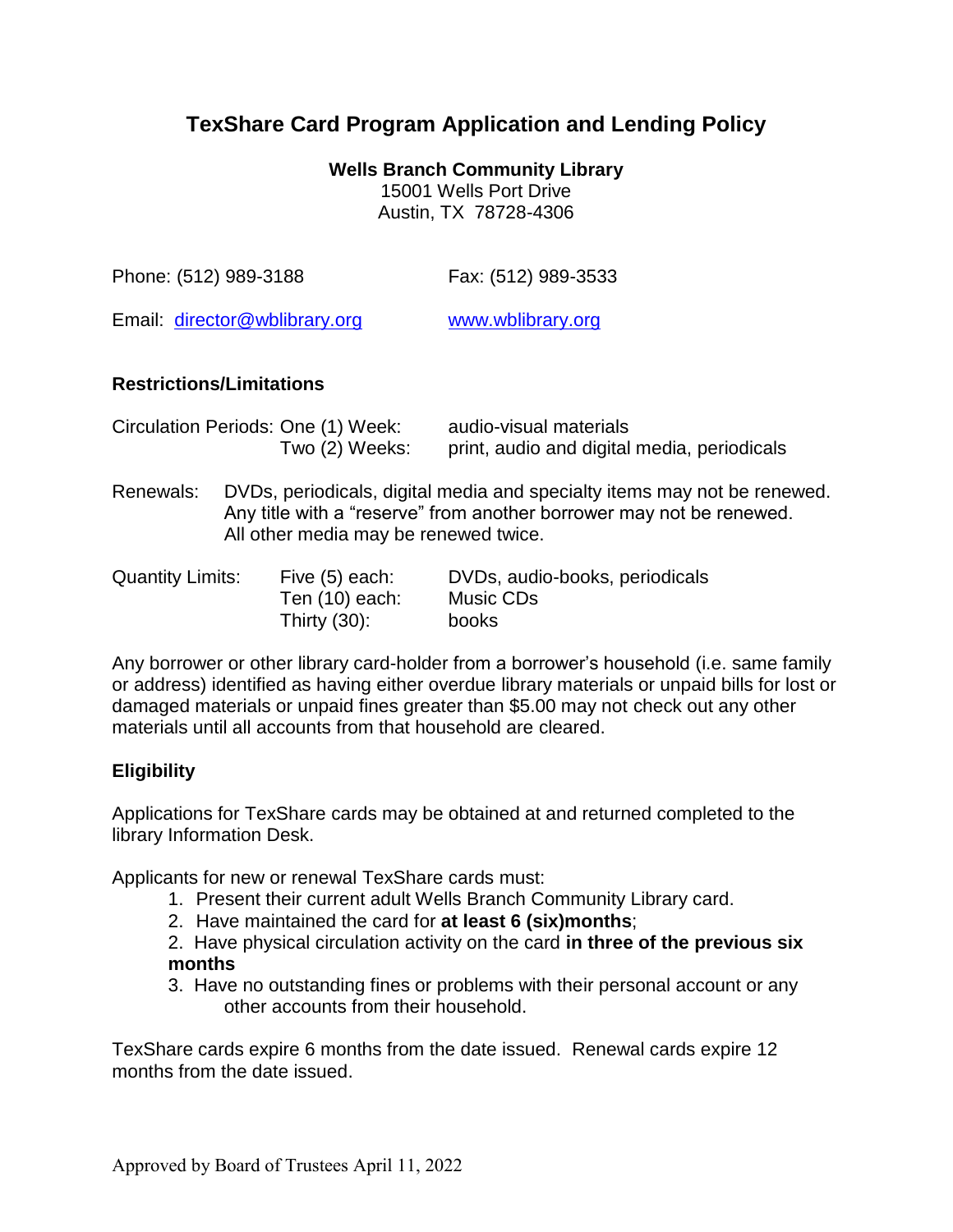Applicants for cards must present a valid ID bearing applicants' current name and address. ID may be a Texas driver's license or an official piece of mail such as a utility bill plus a government photo ID.

#### **Hours of Operation**

Monday-Thursday: 10am-8pm Friday-Saturday: 10am-6pm Sunday: 1pm- 6pm

The library is closed on the following holidays and, on occasion, linked days: New Year's Day, MLK Day, Easter, Memorial Day, Juneteenth, July 4<sup>th</sup>, Labor Day, Indigenous People's Day, Veteran's Day, Thanksgiving Day plus the day after Thanksgiving Day, Christmas Eve, Christmas Day, and the day after Christmas Day. The library also closes for inventory and may close for special projects or circumstances.

#### **Renewals**

Eligible materials may be renewed in person at the library, by telephone, or through online account access.

#### **Returns**

All materials may be returned inside the library. Regular items cab be returned through the outside book return or mailed to the library, but specialty items must be returned to an employee inside. Items returned after regular hours will not be checked-in until the following day.

#### **Returns by U.S. Mail or UPS/Express Mail**

Mail to: Wells Branch Community Library 15001 Wells Port Drive Austin, Texas 78728-4306

#### **Overdue Reminders**

Overdue reminders are sent at 2 (two) days, 9 (nine) days, and 30 (thirty) days.

#### **Recalls**

A borrower may be notified by telephone, email, or letter that an item has been recalled. No circulation conditions change upon recall.